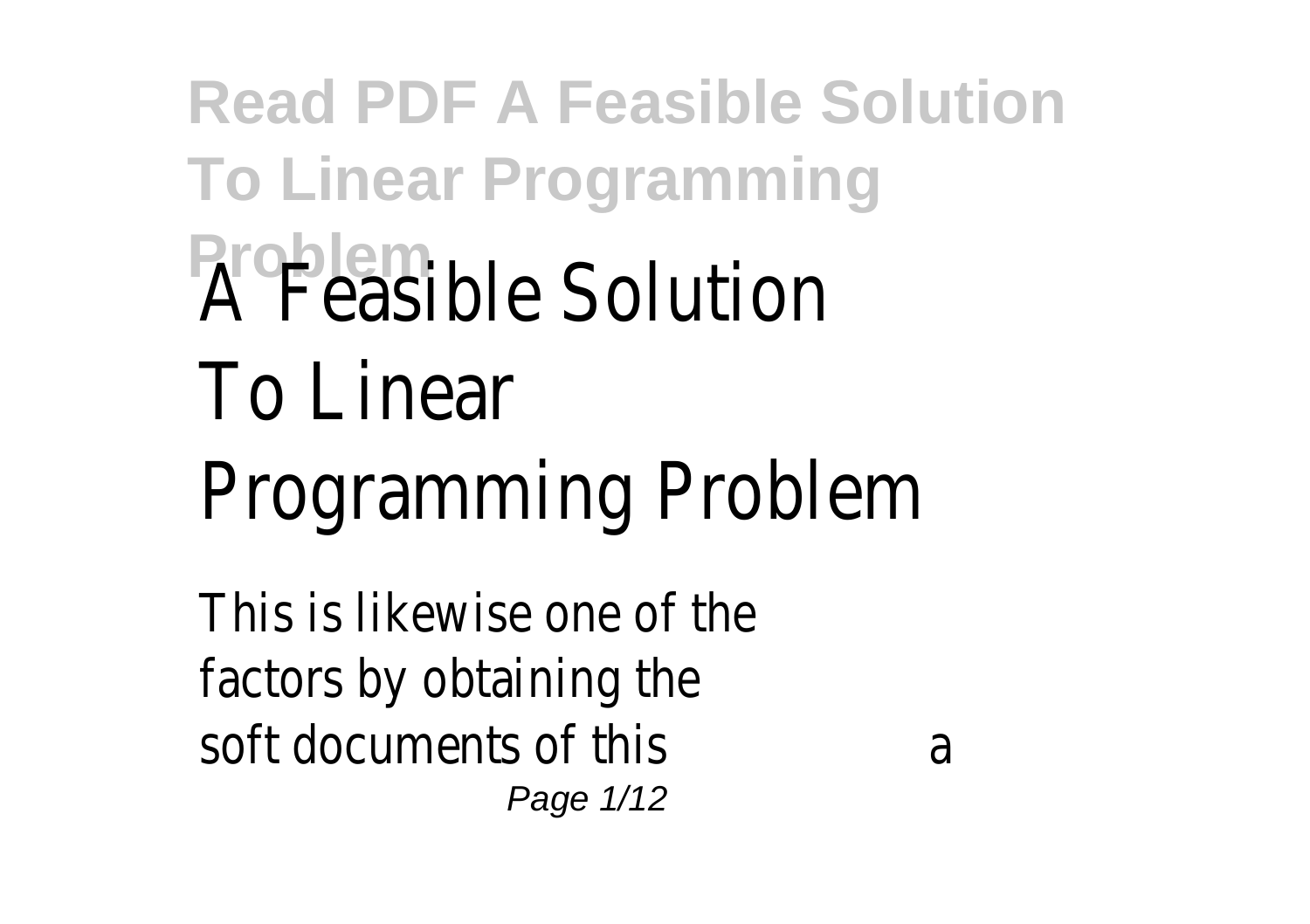**Read PDF A Feasible Solution To Linear Programming Feasible** solution to linear programming problem by online. You might not require more time to spend to go to the book launch as with ease as search for them. In some cases, you likewise attain not discover Page 2/12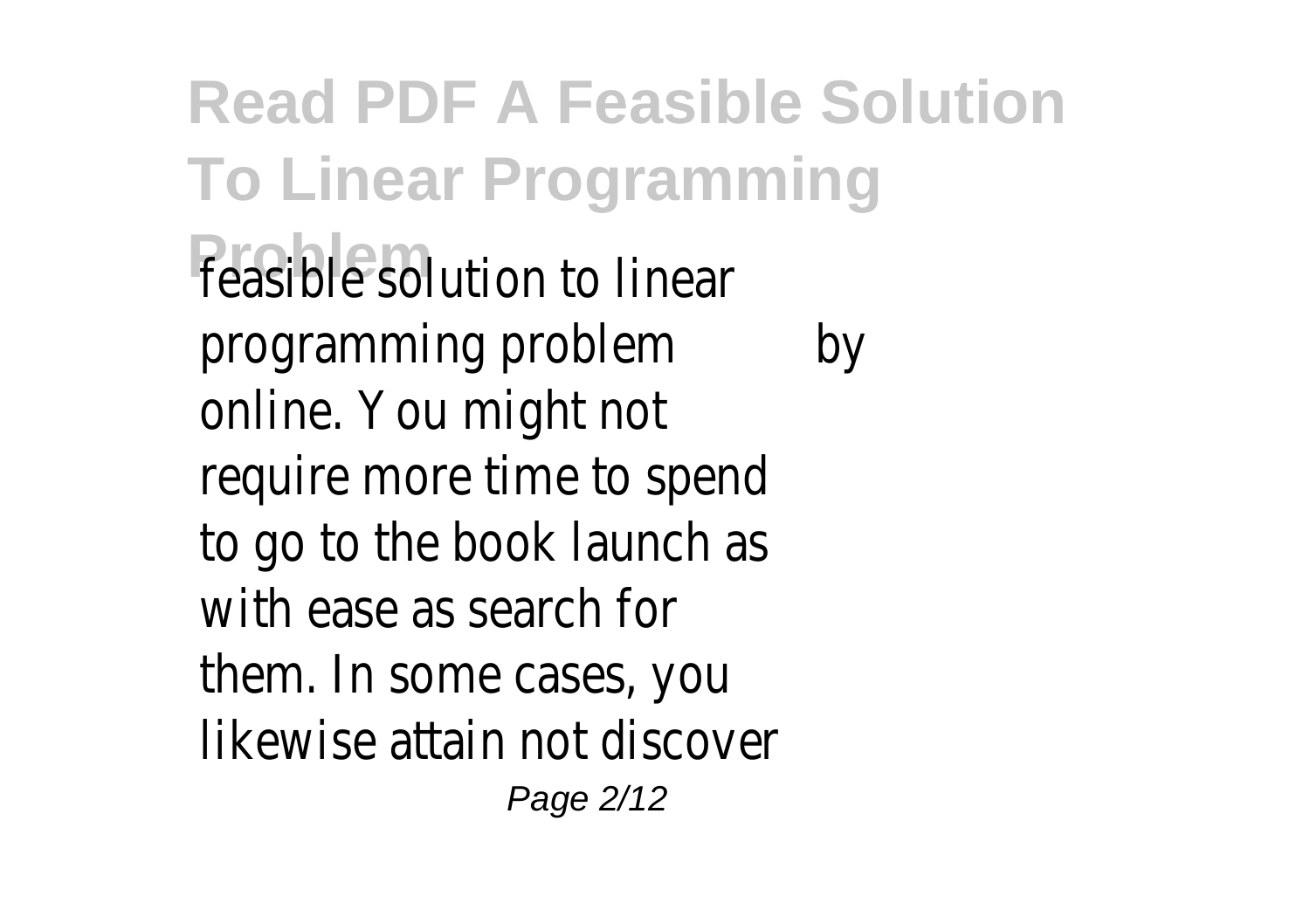**Read PDF A Feasible Solution To Linear Programming The publication a feasible** solution to linear programming problem that you are looking for. It will totally squander the time.

However below, taking into consideration you visit this Page 3/12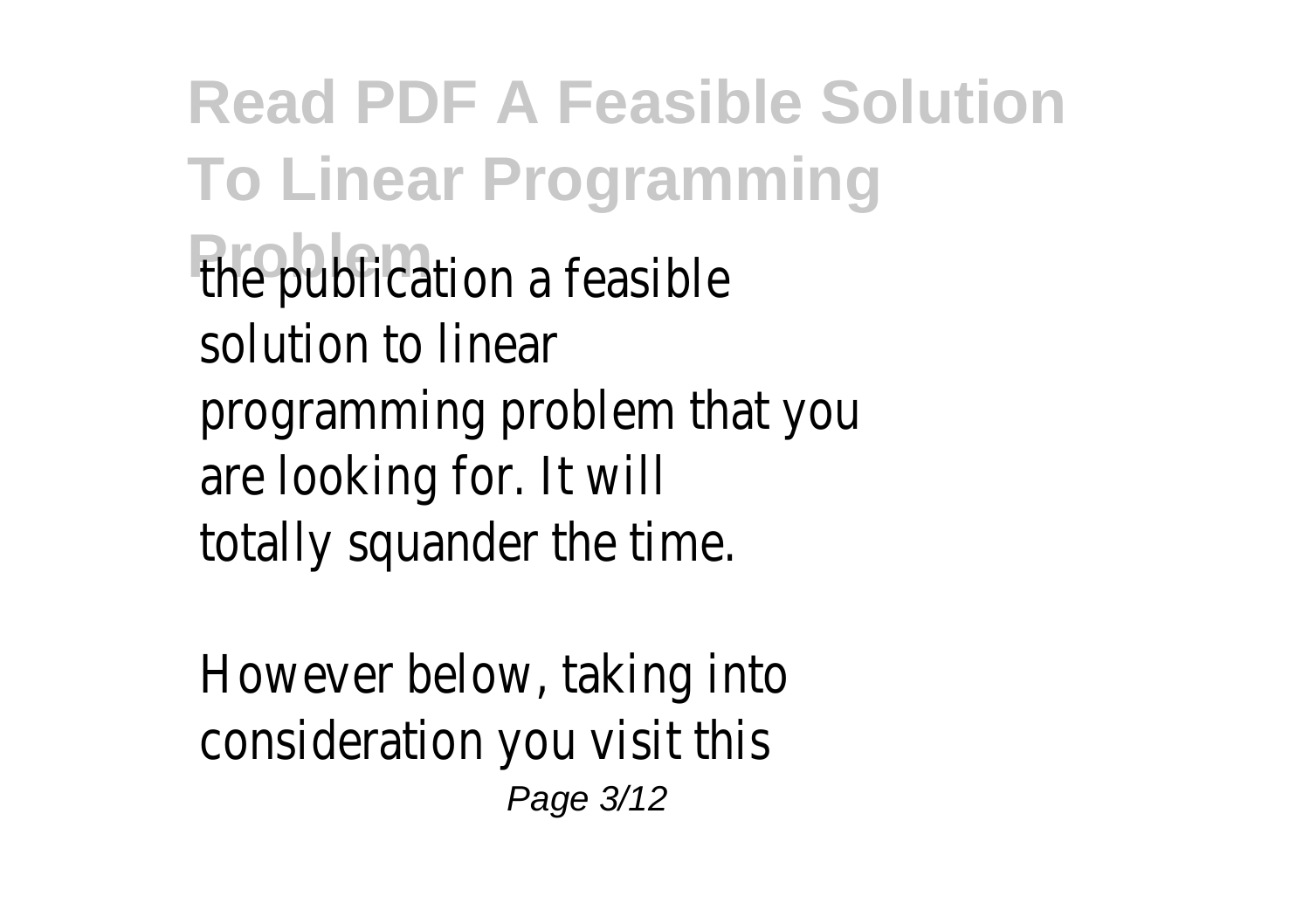**Read PDF A Feasible Solution To Linear Programming Web** page, it will be hence unquestionably easy to get as well as download lead a feasible solution to linear programming problem

It will not acknowledge many time as we explain before. Page 4/12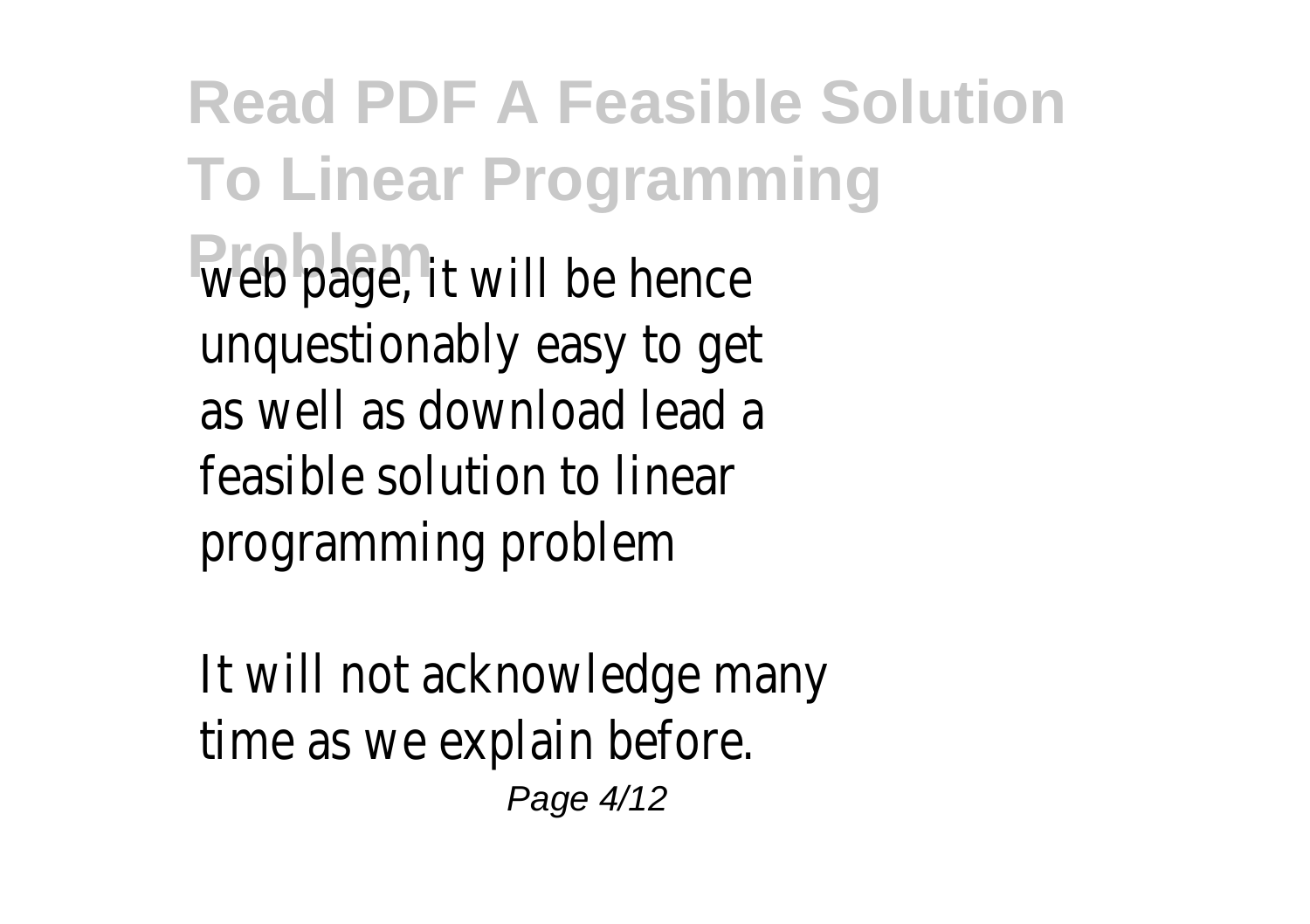**Read PDF A Feasible Solution To Linear Programming Propression** attain it even though feign something else at home and even in your workplace. thus easy! So, are you question? Just exercise just what we give below as competently as evaluation a feasible Page 5/12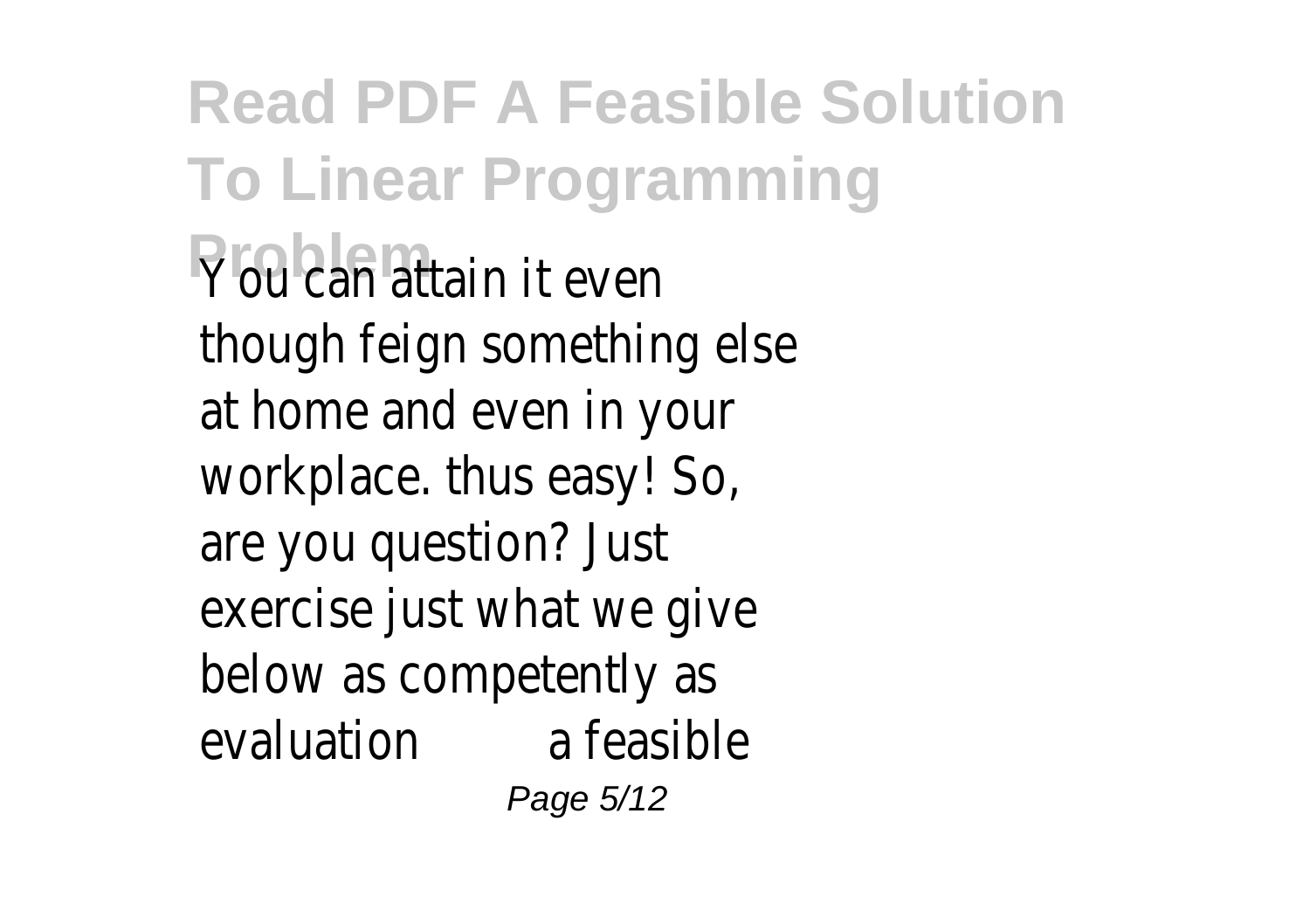**Read PDF A Feasible Solution To Linear Programming Problem** to linear programming problem what you in the manner of to read!

Every day, eBookDaily adds three new free Kindle books to several different genres, Page 6/12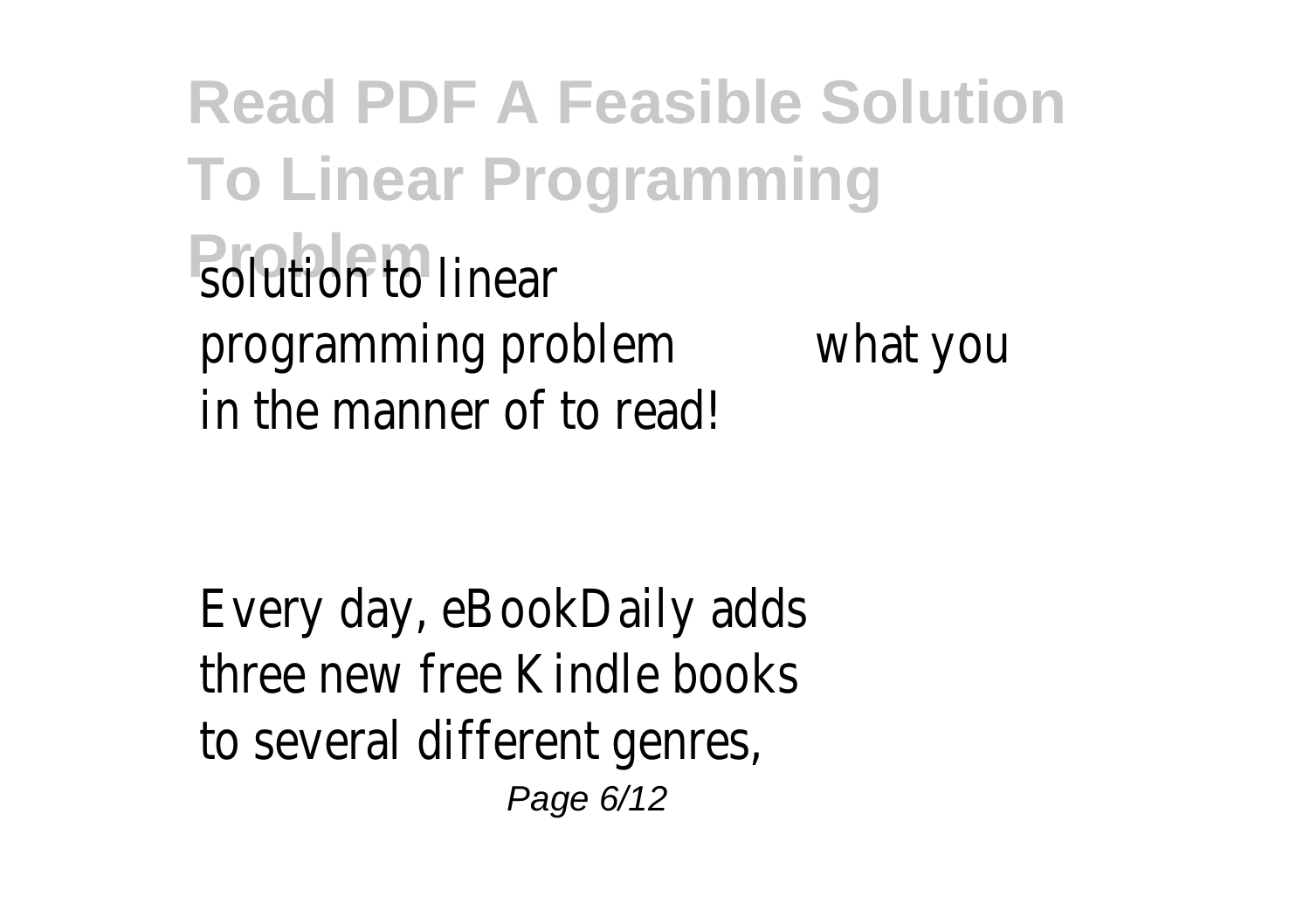**Read PDF A Feasible Solution To Linear Programming PSUCH as Nonfiction, Business** & Investing, Mystery & Thriller, Romance, Teens & Young Adult, Children's Books, and others.

## A Feasible Solution To Page 7/12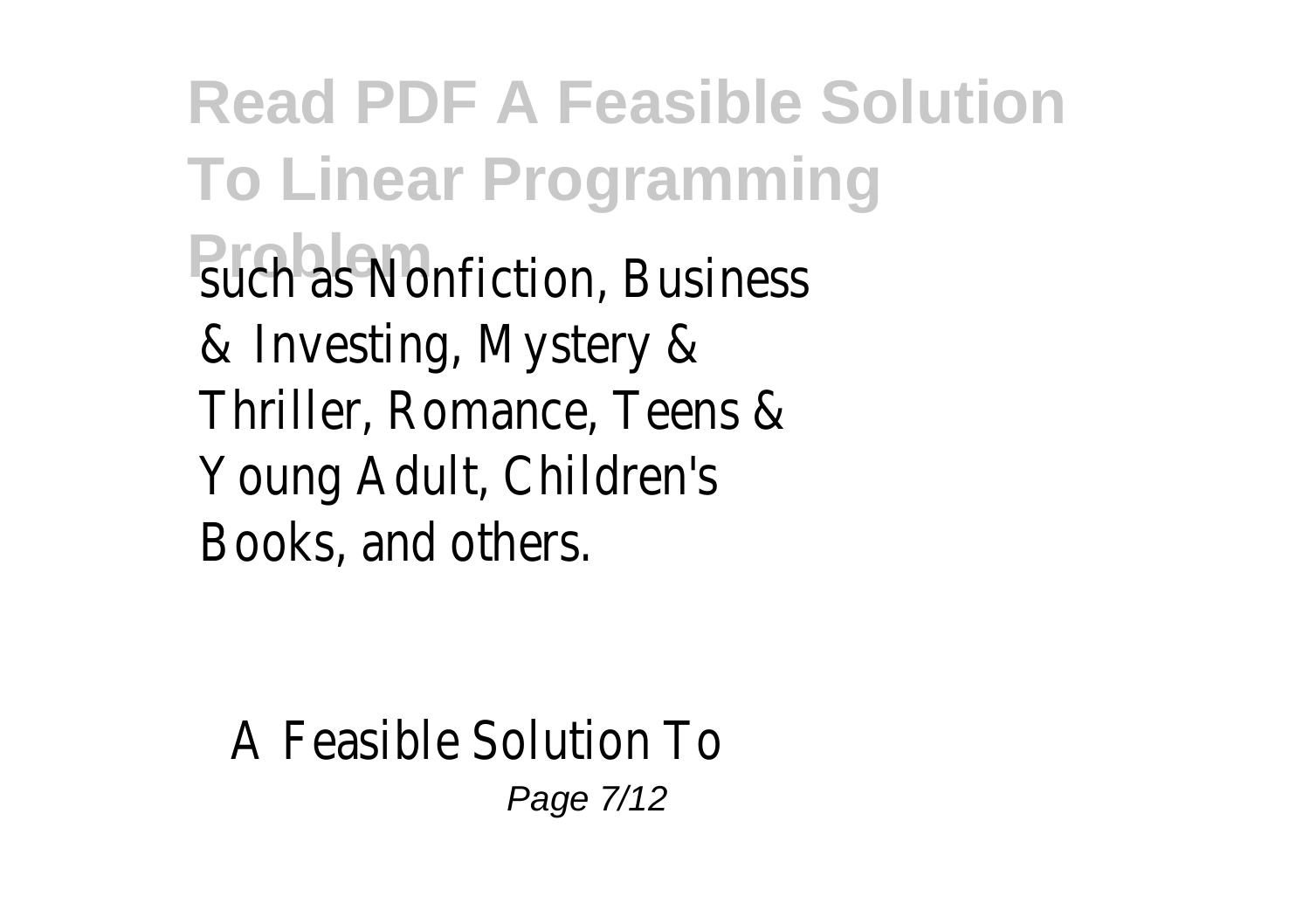**Read PDF A Feasible Solution To Linear Programming Problem** SOLUTION OF LINEAR PROGRAMMING PROBLEMS THEOREM 1 If a linear programming problem has a solution, then it must occur at a vertex, or corner point, of the feasible set, S, associated Page 8/12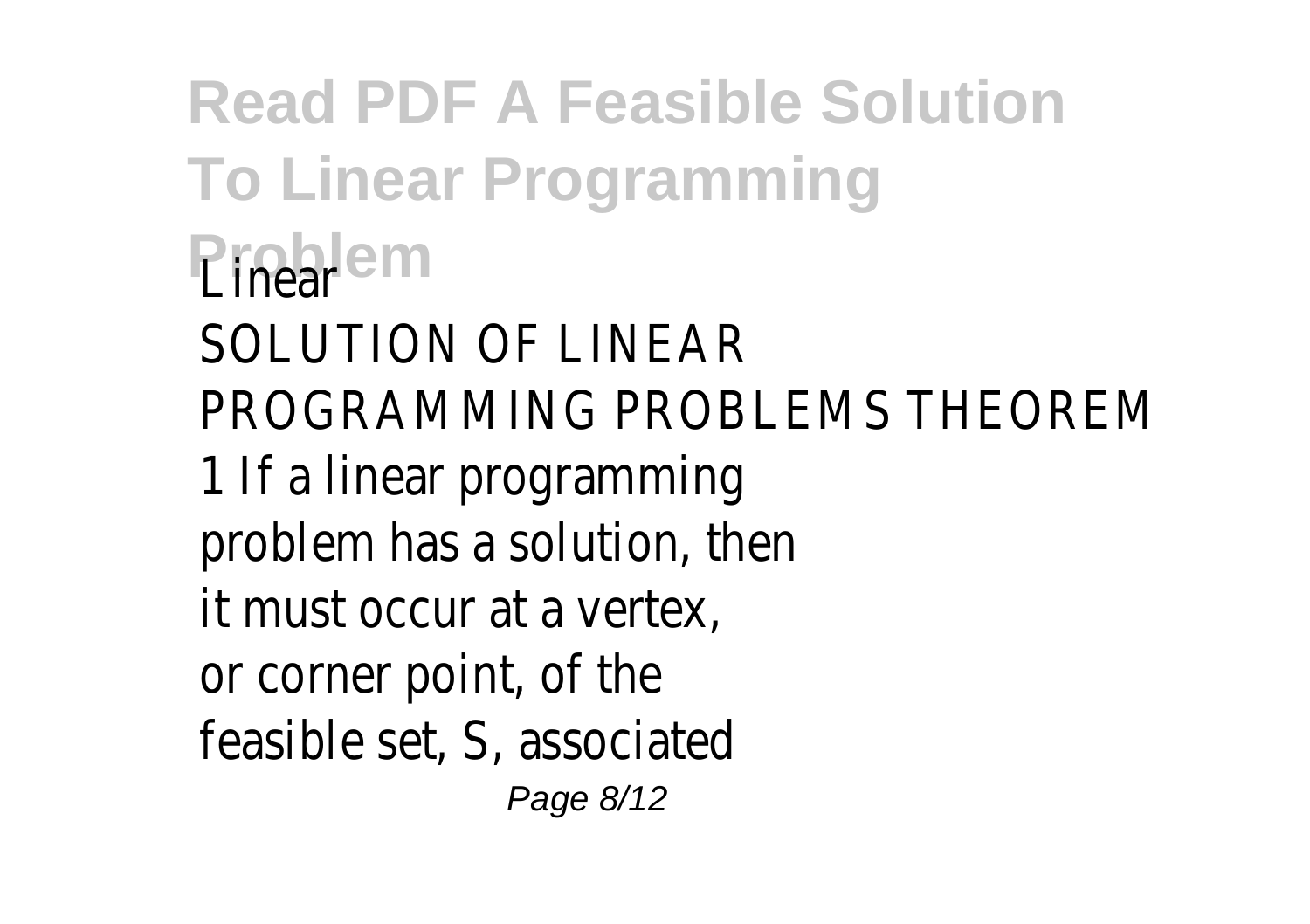**Read PDF A Feasible Solution To Linear Programming With the problem.** Furthermore, if the objective function P is optimized at two adjacent vertices of S, then it is optimized at every point on the line segment joining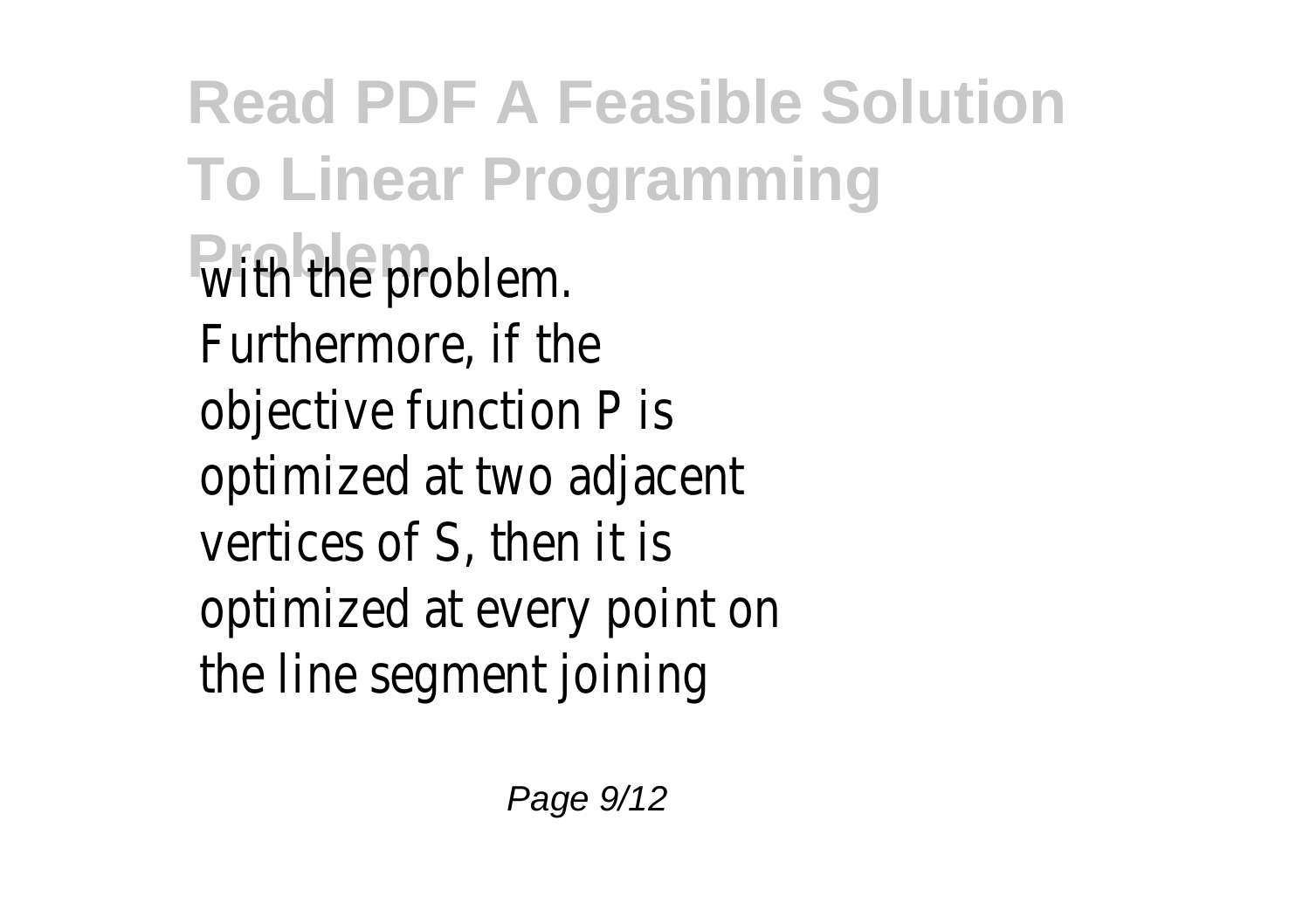**Read PDF A Feasible Solution To Linear Programming BOLUTION OF LINEAR** PROGRAMMING PROBLEMS This message appears when Solver could not find any combination of values for the decision variables that allows all of the constraints to be satisfied Page 10/12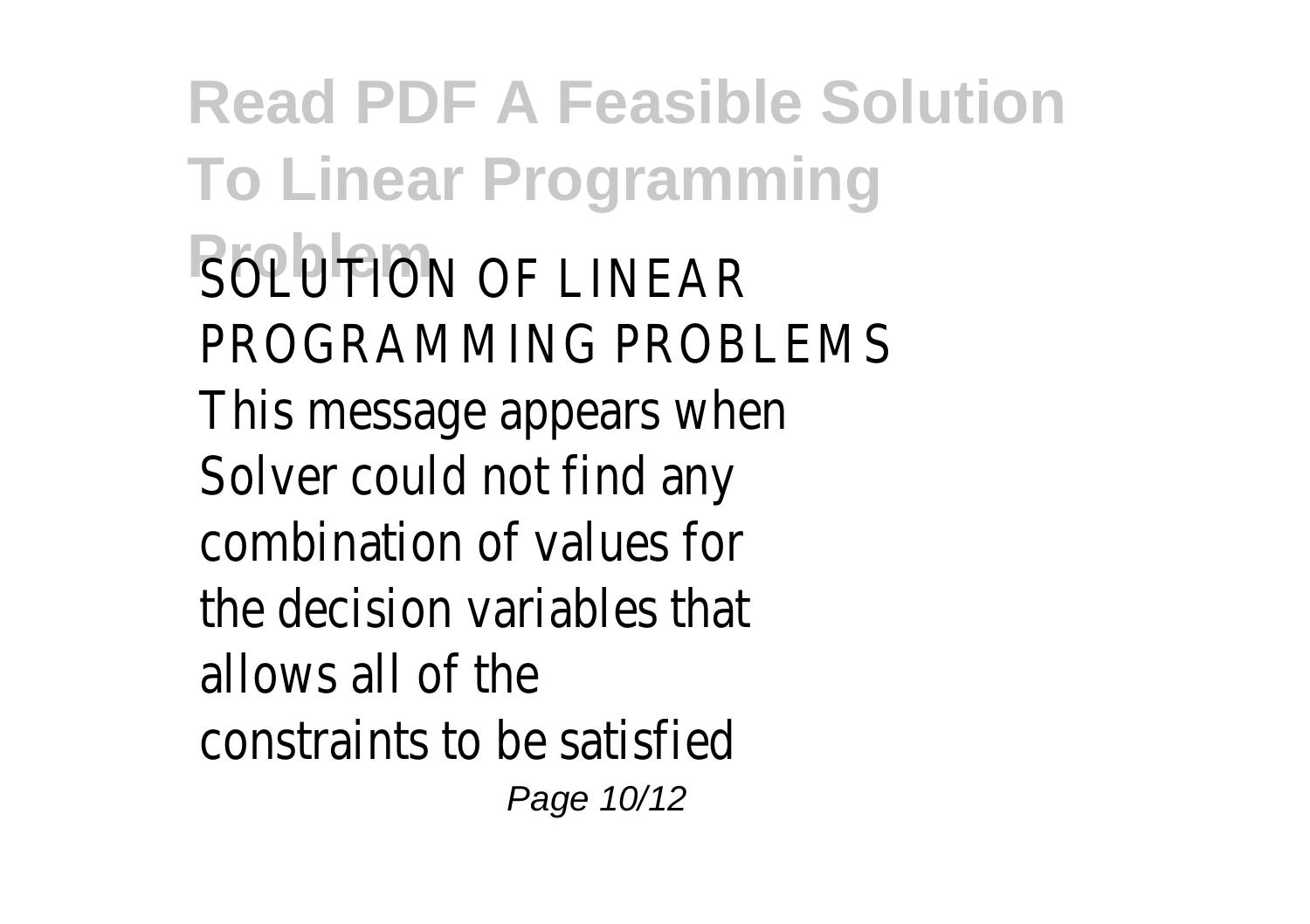**Read PDF A Feasible Solution To Linear Programming Simultaneously.** If you are using the Simplex LP Solving method, and the model is well scaled, Solver has determined for certain that there is no feasible solution.